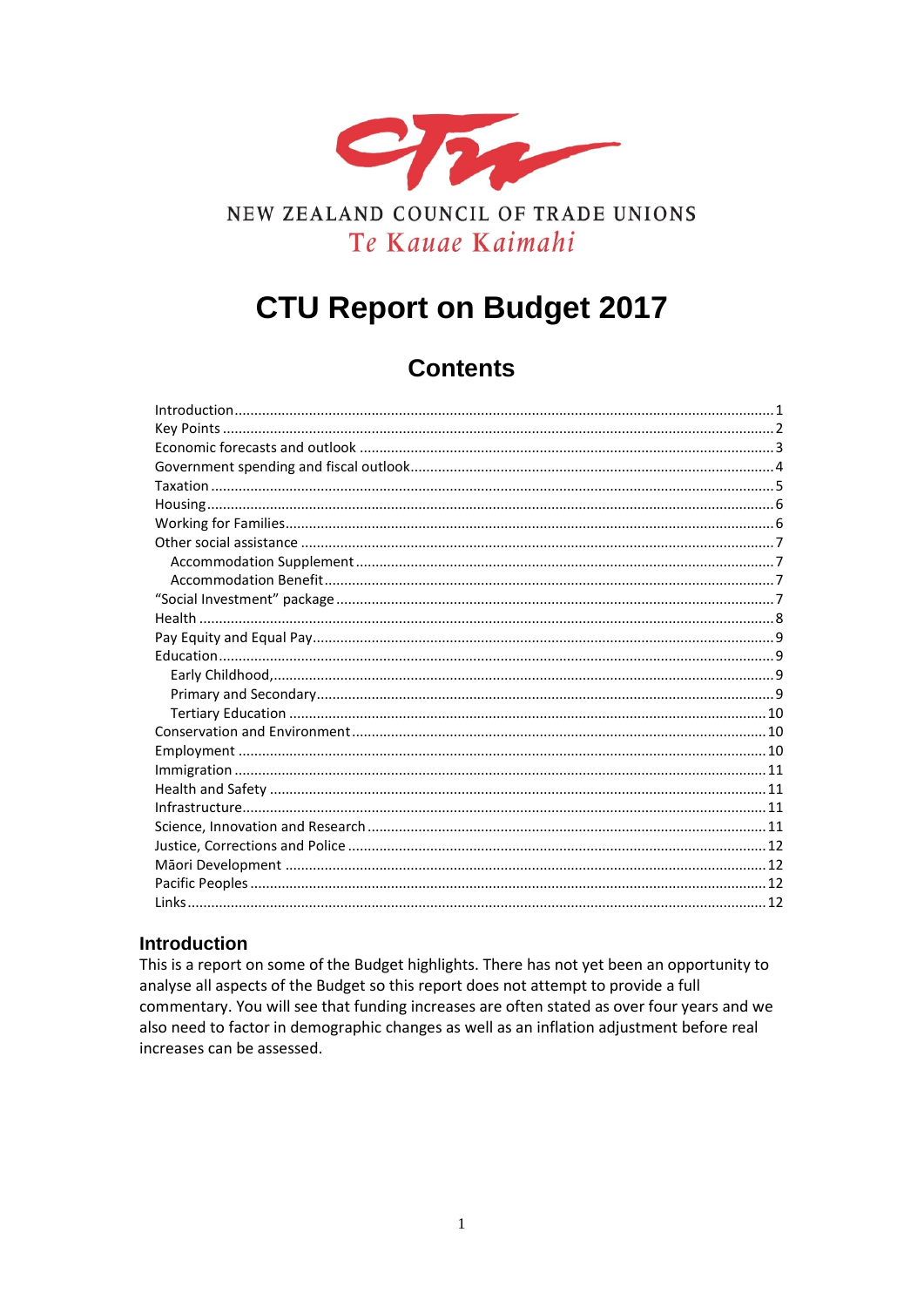# <span id="page-1-0"></span>**Key Points**

- Health is \$305 million short of what is needed, including DHBs being \$163 million short.
- Mental health funding is over \$40 million short of the increase required by the rapid increase in need.
- Operations grants to most schools increase by less than inflation, with no money to pay support workers decent wages.
- No money to reduce class sizes or teacher workloads.
- Tertiary education funding fails to keep up with inflation.
- Some students get up to \$20 a week toward rent, but nothing else towards living costs.
- \$88.5 million per year for Early Childhood Education (ECE) only meets the demand from 31,000 more children attending ECE.
- Upward moves in income tax thresholds, costing over \$1.9 billion revenue per year.
- 36 percent of the tax cuts go to the highest income 20 percent of families: as much as the lowest income 60 percent.
- 91 percent of Working for Families goes to the lowest income 60 percent of families.
- Less than half of the value stripped from Working for Families since 2010 has been restored.
- Abatement rate increased from 22.5 percent to 25 percent, and threshold lowered to \$35,000 from \$36,500.
- Changes to the Family Tax Credit mean children aged 0-15 get the same rate as for children aged 16-18 years.
- 14 social investment tagged initiatives are a continuation of a highly targeted approach to people living in poverty and deprivation.
- The Budget contains the funding for settlement of the historic Terranova equal pay case taken by E tū and later joined by NZNO and the PSA.
- Allocation of \$2 million in 2017/18 towards Pay Equity dispute resolution and Holidays Act compliance rising to 2.9 million in subsequent years.
- Other equal pay claims in health, education and welfare are identified as specific fiscal risks.
- No new money for building houses.
- \$436 million to start work on the Auckland Central Rail Link. Some infrastructure announcements seem to be "ghost projects" with no funding allocated in the budget.
- The final destruction of the Employment Relations Education Fund.
- WorkSafe's baseline funding has increased from \$87.9 to \$93.0 million (a \$5.1 million increase) funded by levies.
- There are no initiatives in the Pacific Peoples Vote.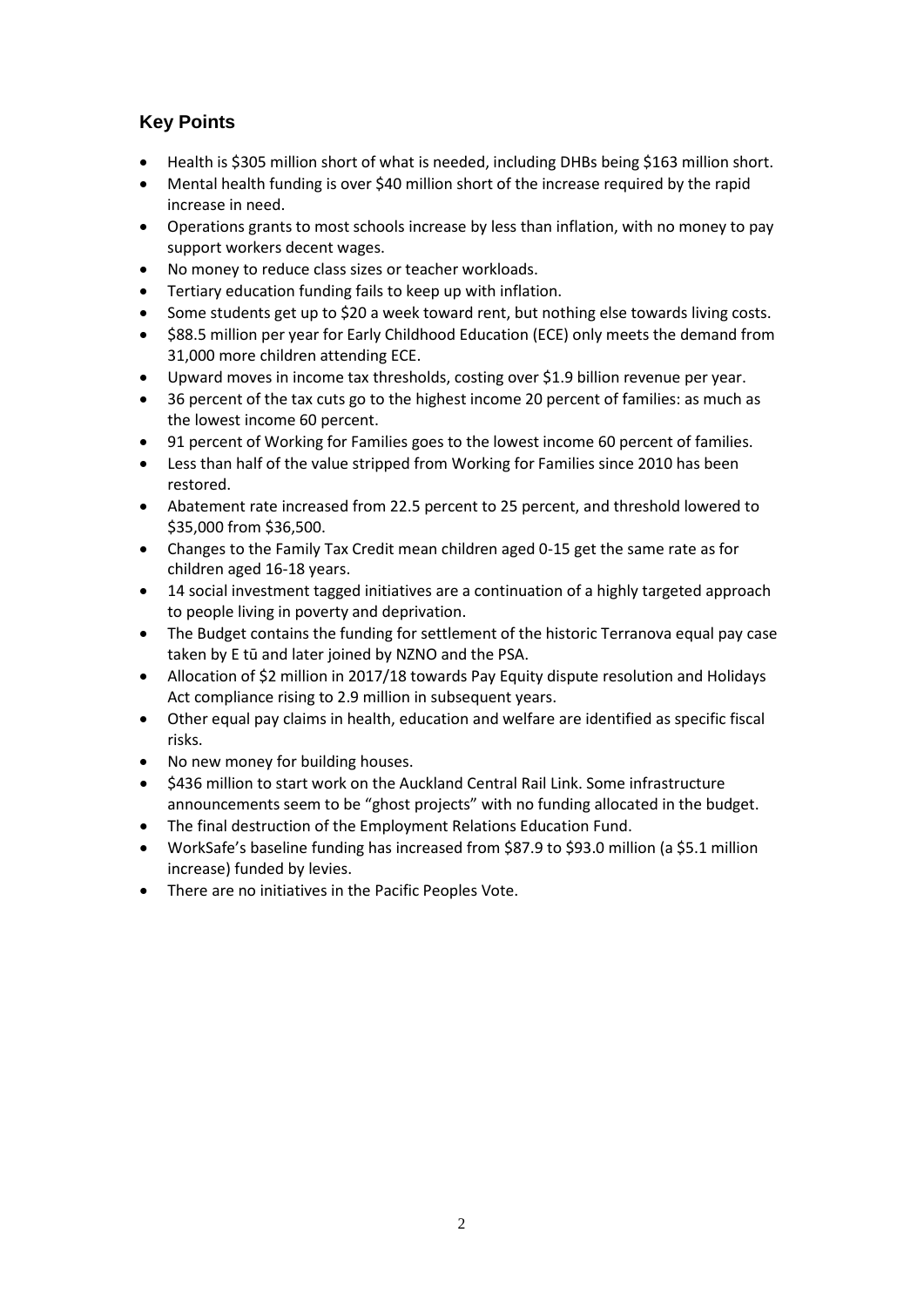# <span id="page-2-0"></span>**Economic forecasts and outlook**

*A general note about forecasts: except as noted, the Treasury forecasts have a reasonable record to about 18 months out. As they get further into the future, they tend to a long term average or theoretical value (for example, Treasury considers that unemployment shouldn't fall below 4.5 percent or it will create inflation) and have less and less reliability.*

Economic forecasts include (annual percentage changes unless otherwise stated; forecasts in red, actuals in black):

| <b>June Year</b>    | 2015   | 2016   | 2017   | 2018   | 2019   | 2020   | 2021   |
|---------------------|--------|--------|--------|--------|--------|--------|--------|
| GDP                 | 3.3    | 2.8    | 3.1    | 3.5    | 3.8    | 2.9    | 2.4    |
| GDP per person      | 1.5    | 0.7    | 0.9    | 1.4    | 1.8    | 1.3    | 1.1    |
| Unemployment rate   | 5.5    | 5.0    | 5.0    | 5.0    | 4.6    | 4.3    | 4.3    |
| Employment          | 2.3    | 5.1    | 2.5    | 2.0    | 1.8    | 1.3    | 2.3    |
| Wages (av. wage/hr) | 2.8    | 2.1    | 1.2    | 2.6    | 2.3    | 2.2    | 2.1    |
| <b>CPI</b>          | 0.4    | 0.4    | 1.8    | 1.6    | 2.1    | 2.2    | 2.1    |
| Real wages          | 2.4    | 1.7    | $-0.6$ | 1.0    | 0.2    | 0.0    | 0.0    |
| Labour productivity | 0.7    | $-0.3$ | $-2.3$ | 1.3    | 1.9    | 1.1    | 1.1    |
| Current account [1] | $-3.7$ | $-2.9$ | $-2.8$ | $-3.0$ | $-3.3$ | $-3.7$ | $-3.9$ |

The headline increases in what the economy produces (GDP) look better than what lies underneath and is not promising for rising living standards. The annual increase in GDP rises steeply from an estimated 3.1 percent to June this year to 3.8 percent in 2019 and then falls. But per person, it averages only 1.3 percent – half the 2.6 percent in the 2000s before the Global Financial Crisis – because of strong population growth driven by net immigration. Treasury forecasts net immigration to be 67,000 in the coming year to June 2018, and falling off only gradually (about which it has repeatedly been wrong before).

Strong employment growth is forecast  $-2.5$  percent this year, but falling over the next three years. But unemployment remains stubbornly high at 5.0 percent out to next year (at 136,000 people), and it is only Treasury's faith that it tends to a 'natural' level of 4.3 percent that brings it down. This persistently high unemployment is driven by the net immigration which adds mainly to the working age population and more people wanting to work – perhaps driven by punitive welfare policies and low wage increases.

Treasury forecasts wage rises (of the average hourly wage) at just 1.2 percent in the year to June this year. That would mean a real wage *fall* (after rising cost of living) of 0.6 percent because they forecast inflation to be 1.8 percent. Wage rises look better for next year (2.6 percent) though there is a question whether that is realistic if employers take advantage of the increase in Working for Families and tax reductions to resist wage increases. If 2.6 percent is reached it would be a real increase of 1 percent after 1.6 percent inflation, but from then on (and this far into the future, forecasts get increasingly unreliable) real wage increases are near or at zero, just matching inflation.

The outlook for wages is weak from a productivity viewpoint too: a strong *fall* in productivity this year, followed by years of weak growth – on average well below the 1.5 percent Treasury assumes for its long term projections.

The result is that wage and salary earners get a steadily falling proportion of the nation's income: going from 50.5 percent in 2016 to 48.8 percent in 2021. This would be consistent

j

<span id="page-2-1"></span> $[1]$  Current account deficit as a proportion of GDP, not percentage change.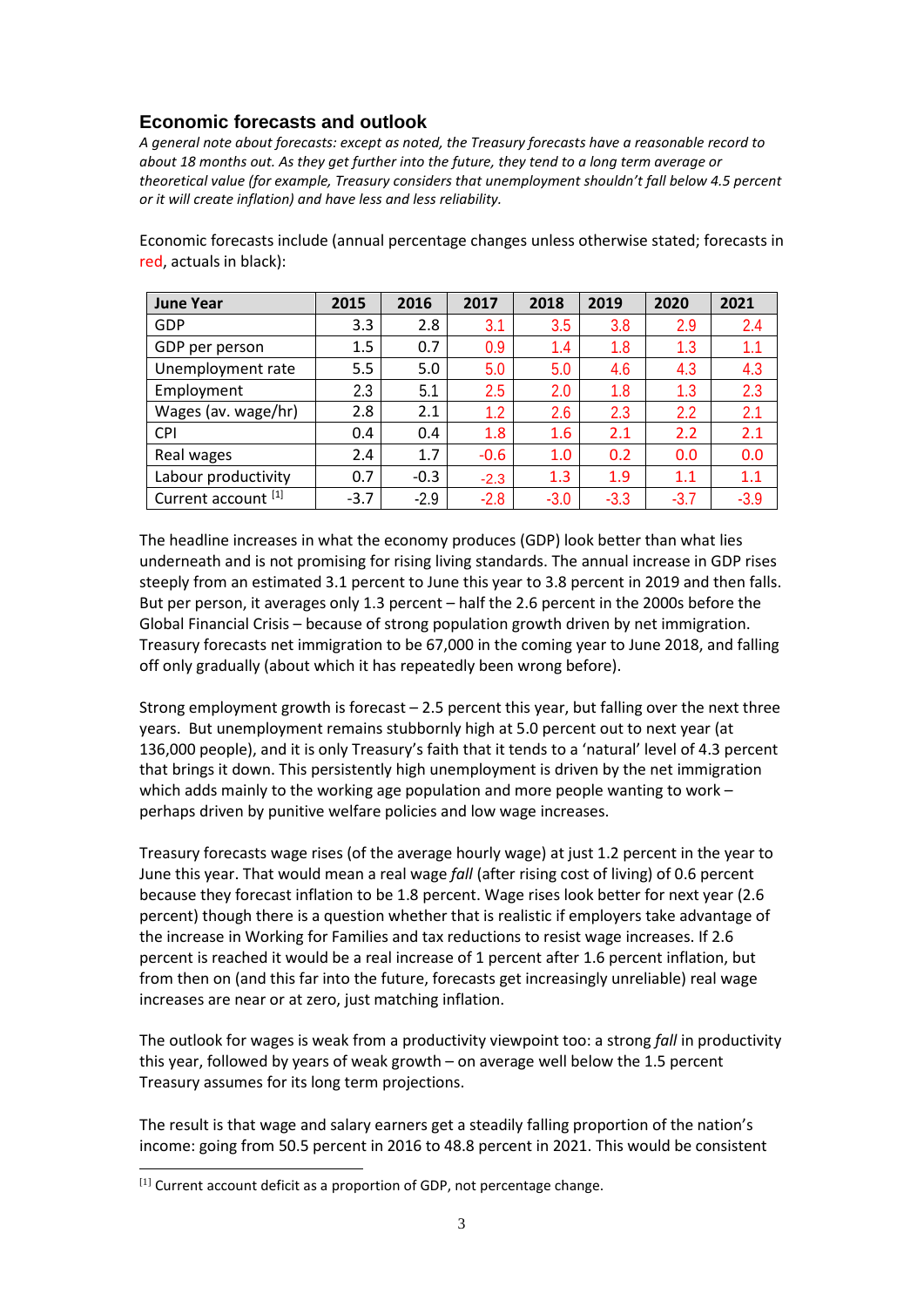with the trend since 2009. While a 1.7 percentage point difference may not seem much it means each wage or salary earner will be paid approximately \$2,400 less per year by 2021 than if the wages share of income hadn't fallen.

For once, the Current Account Deficit – how much more the country spends abroad (on imports and income going to overseas investors) than what it earns (from exports and investment overseas) – is looking relatively benign compared to past performance, but a deficit of close to 4 percent at the end of the period is still uncomfortable territory.

#### <span id="page-3-0"></span>**Government spending and fiscal outlook**

Forecasts in red, actuals in black

| <b>June Years</b><br><b>Sm</b> | 2016     | 2017   | 2018   | 2019   | 2020   | 2021   |
|--------------------------------|----------|--------|--------|--------|--------|--------|
| <b>Core Crown Expenses</b>     | 73.929   | 77.464 | 80.486 | 83.466 | 86.234 | 89.223 |
| Core Crown Revenue             | 76.121   | 80.771 | 83.760 | 87.486 | 92.506 | 96.803 |
| <b>OBEGAL</b>                  | 1.831    | 1.621  | 2.858  | 4.051  | 6.085  | 7.168  |
| <b>Operating Balance</b>       | $-5.369$ | 9.438  | 5.496  | 6.996  | 9.451  | 10.824 |
| Net debt (incl NZSF)           | 32.102   | 28.449 | 28.625 | 27.852 | 23.682 | 17.443 |
| Net debt (excl NZSF)           | 61.880   | 62.277 | 64.111 | 65.744 | 64.154 | 62.824 |
| $%$ GDP                        |          |        |        |        |        |        |
| Core Crown Expenses            | 29.2     | 28.8   | 28.6   | 28.1   | 27.7   | 27.5   |
| Core Crown Revenue             | 30.1     | 30.0   | 29.7   | 29.5   | 29.7   | 29.8   |
| <b>OBEGAL</b>                  | 0.7      | 0.6    | 1.0    | 1.4    | 2.0    | 2.2    |
| <b>Operating Balance</b>       | $-2.1$   | 3.5    | 2.0    | 2.4    | 3.0    | 3.3    |
| Net debt (incl NZSF)           | 12.7     | 10.6   | 10.2   | 9.4    | 7.6    | 5.4    |
| Net debt (excl NZSF)           | 24.4     | 23.2   | 22.8   | 22.1   | 20.6   | 19.3   |

*NZSF = New Zealand Superannuation Fund*

At a time when there is huge demand for additional revenue to fund creaking government services in health, education, housing and elsewhere, the Government has decided to reduce taxes at a cost in future years of over \$1.9 billion per year. By contrast, the Working for Families increase costs not much more than \$300 million per year by 2021. The \$1.9 billion could have been used to boost Working for Families to its 2010 value (a cost of an additional \$350-400 million) and to reduce (rather than increase) abatement rates, and raise the threshold at which abatements cut in. It could have indexed Working for Families to wages so that they don't fall badly behind again. These moves would have benefited low and middle income families without handing money to people who need it less. There would have been funds left over for improvements to public services and addressing poverty among beneficiary families – who won't benefit from the tax reductions and benefit only to the extent that they get the accommodation supplement and Family Tax Credit.

As it stands, 65 percent of the tax cuts go to the top income 40 percent of families, and 36 percent to the top 20 percent: as much as the bottom 60 percent. On the other hand, 91 percent of Working for Families goes to the bottom 60 percent.

The Government increased the money it makes available for 'new spending' from \$1.5 billion which it stated just in December, to \$1.8 billion. Out of this must come not only genuinely new services but also the funding necessary to keep up with inflation and population (including school and tertiary education roll) growth. When it wants to, it takes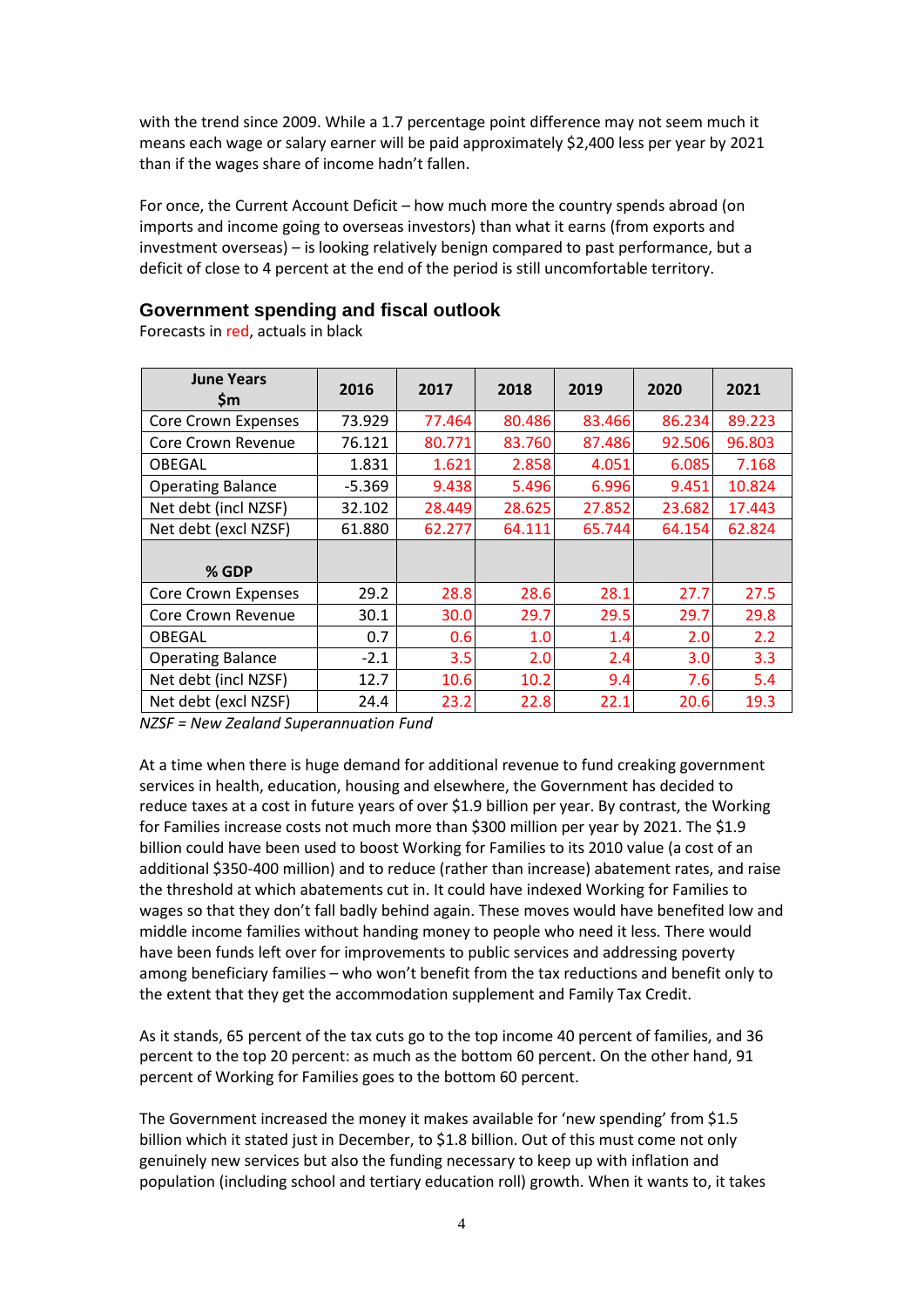new spending out of this "allowance" with no apparent logic – for example the funding of the Terranova equal pay settlement. Previous governments did not include roll growth in the operating allowance.

For the following years out to 2021 it is set down as \$1.7 billion a year, with a provision for a 2 percent increase, but Governments reallocate these every year so the pattern has little meaning.

It is notable at that the Government has set a target of a further reduction in debt: "The Government now aims to reduce net debt to between 10 per cent and 15 per cent of GDP by 2025, after the current target of around 20 per cent of GDP by 2020 has been achieved." This will further constrain spending, whether or not the revenue rolls in. Given that New Zealand's net debt is already very low by international standards, especially if the New Zealand Superannuation Fund (NZSF) were counted among the assets (see the table above), the new target and the speed with which it will be achieved is a significant constraint on the expenditure needed to repair increasingly fragile and inadequate public services.

Another choice in order to pay off debt at the same time as restoring and improving public services is to increase revenue by raising taxes on higher incomes and wealth (such as a capital gains tax or an assets tax exempting the primary family home). As it is, government expenditure is forecast to fall from 29.2 percent of GDP in 2016 to 27.5 percent in 2021.

Instead, the debt targets can be seen as a political smokescreen for the programme of this Government to reduce spending.

The target is still to resume contributions to the New Zealand Superannuation Fund in 2020/21, but the amount contributed is to be reduced: just 5 months ago, in December in the Half Year Economic and Fiscal Update, the Government said it would contribute \$3.1 billion 2020/21. Now it has cut that to \$2.2 billion, in recognition that it has a policy of increasing the age of eligibility to 67 years by 2040/41. This would make it more expensive in the long run for Government's wanting to change that policy: as in other ways, it is pushing funding problems onto future Governments.

While the Government emphasised its capital spend – in terms of spending on 'infrastructure', however that is defined – it is increasing \$1.1 billion from \$4.9 billion estimated for this year to \$6.0 billion next year, and then remains round that level (\$6.2 billion and \$5.8 billion in the following two years) until a big increase to \$7.7 billion in 2021. However the progress of large capital projects, particularly if the economy becomes increasingly stretched, are notoriously difficult to forecast so this far out, forecasts should be taken with a grain of salt. In addition to spending its own capital, the Government is also considering other forms of funding, such as public-private partnerships which have had a bad record in New Zealand and elsewhere, and can be more costly than self-financing.

The impact of the government's spending and revenue on the economy is forecast to be negative for 2016/17, but positive for 2017/18 and the following year. Treasury thinks there is still spare capacity in the economy and will be throughout the 2017/18 year.

#### <span id="page-4-0"></span>**Taxation**

The income threshold where the 17.5 percent tax rate comes in is increased from \$14,000 to \$22,000, while the threshold for the 30 percent rate increases from \$48,000 to \$52,000.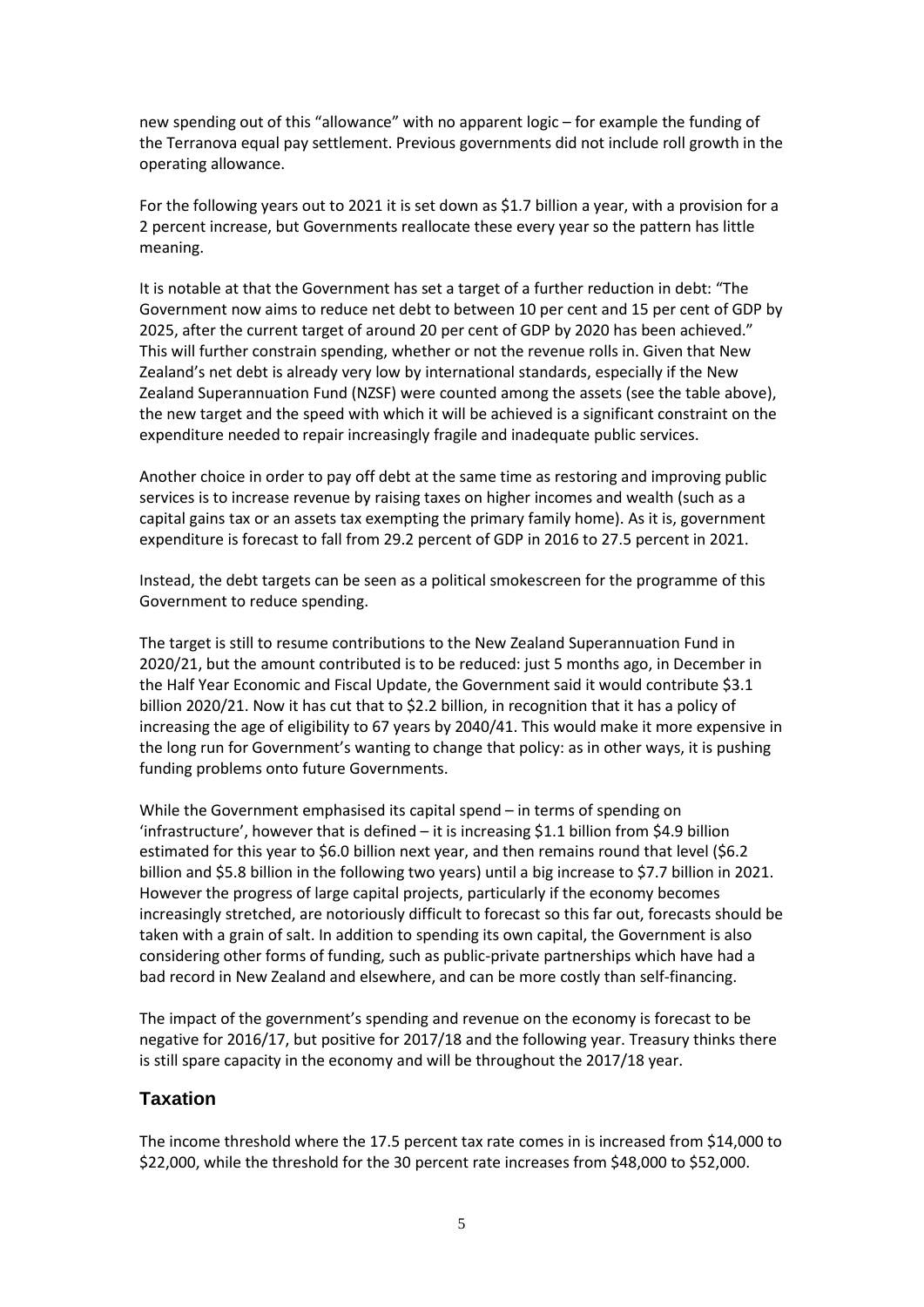The package of tax cuts and increases to Working for Families and Accommodation Supplement will be introduced from April 2018, so the impact on the current budget will be relatively small at \$603.6 million. To fund the changes for the 2018/19 financial year would cost \$2.1 billion. The majority of this cost comes from tax cuts, costing \$1.9 billion, while the cost is offset by forecast increases in GST revenue and reduced benefit costs.

#### <span id="page-5-0"></span>**Housing**

There is no new money for building houses in the budget.

The house building package announced by the Government is just a misleading repackaging of already existing programs. Housing NZ is funding some new building by selling existing assets and forming partnerships with private developers to fund the rest. MSD funding to acquire emergency housing places has not been increased beyond what was already announced in the 2016 budget.

The Budget announcement of \$100 million for the Crown Land Development Programme is misleading. This is only a technical budget line transferring allocation of existing Crown land to MBIE for the building program. Because it transfers land from one part of the Crown to the other, it is balanced by a \$100 million revenue gain to the Crown and is fiscally neutral.

The Budget press release announcing \$20m of further capital funding for MSD social housing is also misleading. This has been allocated as a contingency and is not included in the Budget appropriations, because there has been no decision on whether MSD will build or acquire additional housing.

Despite some grand claims, Housing New Zealand will only build 567 additional state housing units in the next year. 793 other units will be built in the next year on Housing NZ land for private sale. Of these, as few as 159 will be priced at \$650,000, which the government claims is affordable, while the rest will be sold at market rates. This is a major privatisation of state housing land at a time when there is desperate need to expand Housing NZ stock.

The homes to be sold privately will not be affordable for the majority of working people. \$650,000 is more than seven times the median household income in Auckland, while the World Bank says an affordable house should be between three to five times the median household income.

# <span id="page-5-1"></span>**Working for Families**

As expected there are changes to Working for Families, but not until April 2018. The Budget restores only a little more than half the value of Working for Families that has been stripped from it by National Governments since 2010.

We estimated that the Budget needed to allocate another \$700 million per year to Working for Families to restore it back to its real value. The budgeted cost for Working for Families in 2017/18 at \$97 million is low as it is not fully implemented. But by the 2020/21 year – a truer reflection of the long term value of the changes – the estimated cost of \$310 million is less than half that of what is required to restore it to its real value.

The Family Tax Credit (FTC) increases with the children aged 0-15 getting the same rates as for children aged 16-18 years: \$101.98 a week for an eldest child (an increase of \$9.25 a week), and for a subsequent child up to the age of 15 an increase to \$91.25 a week.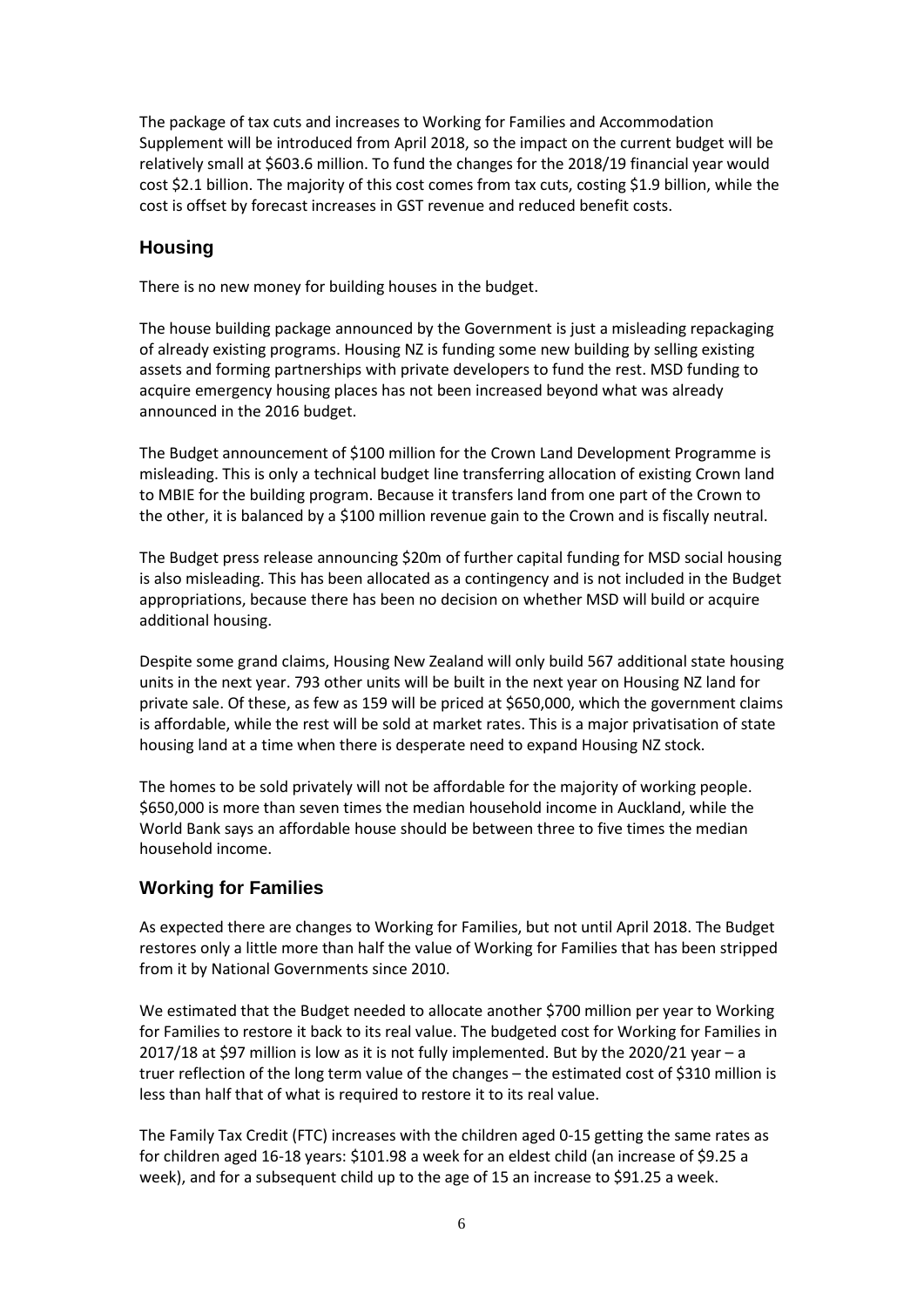Other changes announced were an increase in the abatement rate (how much is lost for each extra dollar of income) from 22.5 percent to 25 percent and a reduction of the abatement threshold from \$36,500 to \$35,000. For many people this will mean they are paying higher effective tax rates than the highest income earners – even higher than they were previously. The Child Poverty Action Group has pleaded to reduce the abatement rate to 20 percent and increase, rather than reduce, the threshold. This has fallen on deaf ears. These are both backward steps: people will be abated earlier by a lower threshold and lose more by an increase of the abatement rate.

#### <span id="page-6-1"></span><span id="page-6-0"></span>**Other social assistance**

#### *Accommodation Supplement*

Another change signalled pre-Budget was to the Accommodation Supplement – also effective from 1 April 2018. The maximum payment rate is increased by an average of \$36 a week - between \$25 and \$75 a week for a two person household and between \$40 and \$80 a week for a larger household. The increases are between the 24 percent increase in rents and the 47 percent increase in cost of home ownership since the Supplement was last increased in 2007. While meeting rising costs in some cases, they should have come a lot earlier.

#### *Accommodation Benefit*

<span id="page-6-2"></span>There is an increase in the weekly payments of up to \$20 for students.

#### <span id="page-6-3"></span>**"Social Investment" package**

For the rollout of the Government's social investment approach a new Social Investment Agency hosted by the State Services Commission is established with an appropriation of \$8.8 million in 2017/18 and \$25.8 million operating funding over four years (\$6.45 million a year) to deliver tools, analysis and advice.

The Government had already announcement that it was going to target \$321 million over four years (\$80.25 million a year) for 14 social investment tagged initiatives to "*help our most vulnerable to improve their circumstances".* This is a continuation of a highly targeted approach to people's needs based on meeting certain criteria. It is accompanied by another targeted approach announced in the Prime Minister's pre-Budget speech of five more Better Public Service targets.

While the Government frames the social investment funding as looking like new funding , it is difficult to determine whether this is new money or not and also which Vote it is from. Some of these initiatives turn up more than once in the Budget documentation and some are across several agencies – see for example under Health regarding the cross-government project on mental health. Some of those whose Vote is clear are covered elsewhere.

For children, "social investment" programmes include expansion of Family Start (\$7.0 million a year), reducing barriers to oral language (\$1.5 million a year), expanding behaviour services (\$8.6 million a year) and a programme for children with autism (\$1.0 million a year).

Prison services are also social investment tagged with four programmes identified: reducing youth offending (\$35 million a year), burglary prevention (\$8.2 million a year), positive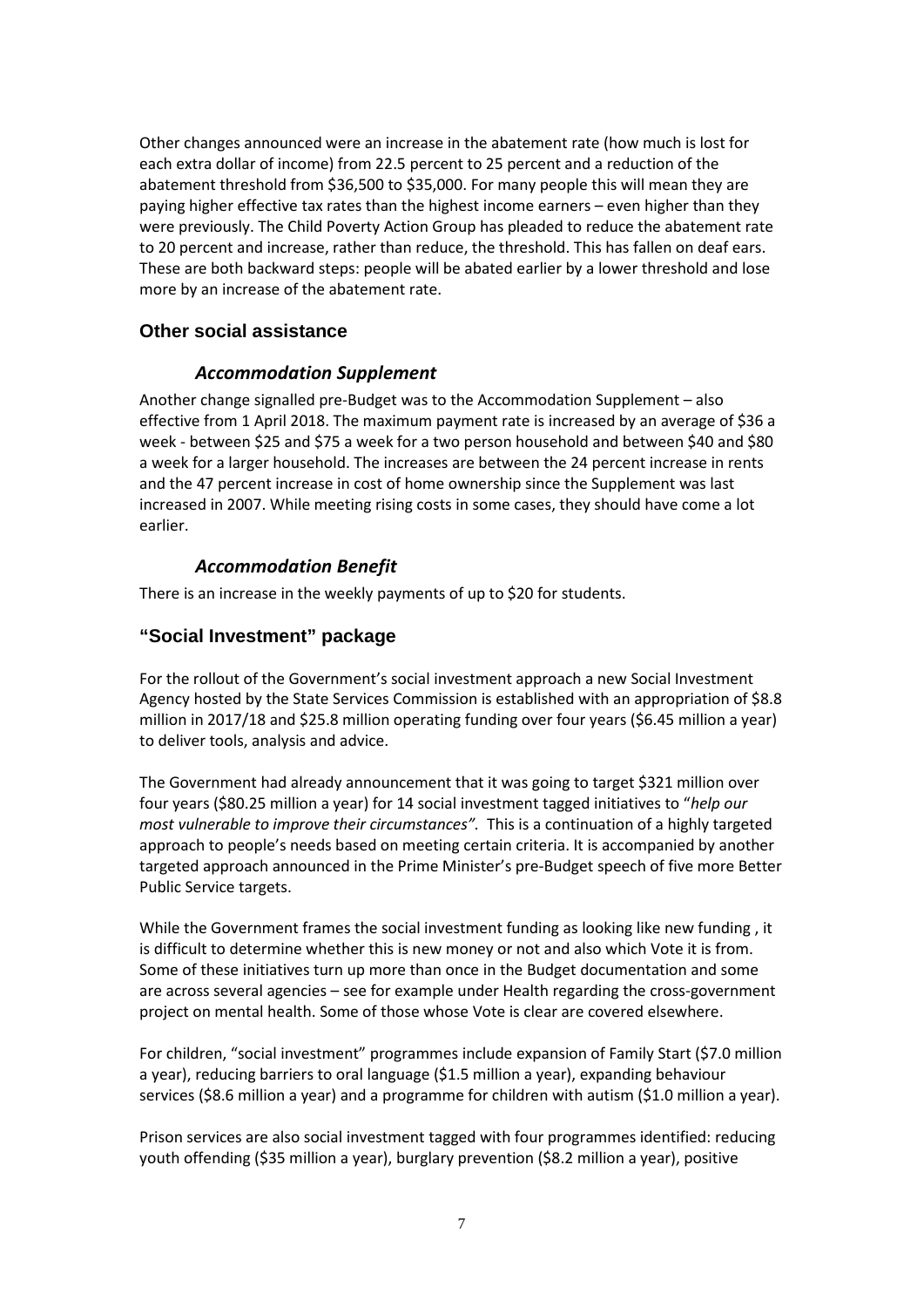housing pathways (\$3.3 million a year) and an industry training and support programme (\$4.65 million a year).

# <span id="page-7-0"></span>**Health**

In our pre-Budget analysis<sup>[1](#page-7-1)</sup> of Health, we estimated that \$1.1 billion was needed in this Budget. Of this, \$721 million was needed just to 'stand still' – to fund the strongly rising and aging population and increased prices, and another \$375 million was to pay for a number of commitments made by the Government, the largest being \$303 million for the Health Vote's component in the year to June 2018 of the five-year \$2.1 billion Terranova equal pay settlement.

In the event, it came up \$305 million short (a Budget day estimate: we will report more fully in the coming weeks). Of that, District Health Boards (DHBs) had a \$163 million shortfall and national services such as Child Health, Mental Health, Disability Support and Public Health were \$139 million behind what was needed. The Ministry of Health itself was \$1 million short.

One of the most pressing areas of need was Mental Health, which is funded out of both DHBs and national funds. The Government announced a \$224 million "boost" for mental health services over four years: that is approximately \$56 million per year. However, there are smoke and mirrors in the detail, and not all of it is in the Health vote. The 2017/18 funding includes:

- \$25 million for a new cross-government 'social investment' project. It is not clear, at this stage, whether this is new money or whether it has been extracted from various votes, nor which votes it will affect.
- \$1 million for the Ministry of Social Development to trial 'integrated employment and mental health services'
- \$3 million for the Department of Corrections to support prisoners at risk.
- \$2 million in Vote Maori Development for suicide prevention.
- \$25 million for DHBs to support current services 'as part of their new budget spend'.

National Mental Health Services also increase by \$3 million.

The DHB funding is clearly not new money (it is just rebranding a small part of the the standard increase in funding to DHBs) and some of the others will not fund services previously funded out of the Health vote. Thus the following is being generous: the total funding 'boost' amounts to \$59 million, or approximately 4.1 percent increase based on the Minister of Health's recent statement saying mental health funding was \$1.4 billion in 2015/16 (a figure we are unable to verify), assuming it increased by the same percentage as the whole Health vote. Last year, the number of clients seen by mental health services increased by more than 5 percent. To maintain that level of service and to take account of cost increases, an increase of approximately 7 percent was needed, or \$102m. Mental Health therefore remains woefully underfunded.

Other initiatives announced included

• \$20m for Pharmac

-

- \$8.7 million for double crewing (though not both trained) of ambulances
- \$7.2 million for further roll-out of the bowel screening programme
- \$1.4 million for contraceptive services for low income women

<span id="page-7-1"></span><sup>&</sup>lt;sup>1</sup> Available at [http://www.union.org.nz/vote-health-needs-1-1-billion-increase-to-pay-for-rising](http://www.union.org.nz/vote-health-needs-1-1-billion-increase-to-pay-for-rising-population-costs-and-commitments/)[population-costs-and-commitments/](http://www.union.org.nz/vote-health-needs-1-1-billion-increase-to-pay-for-rising-population-costs-and-commitments/)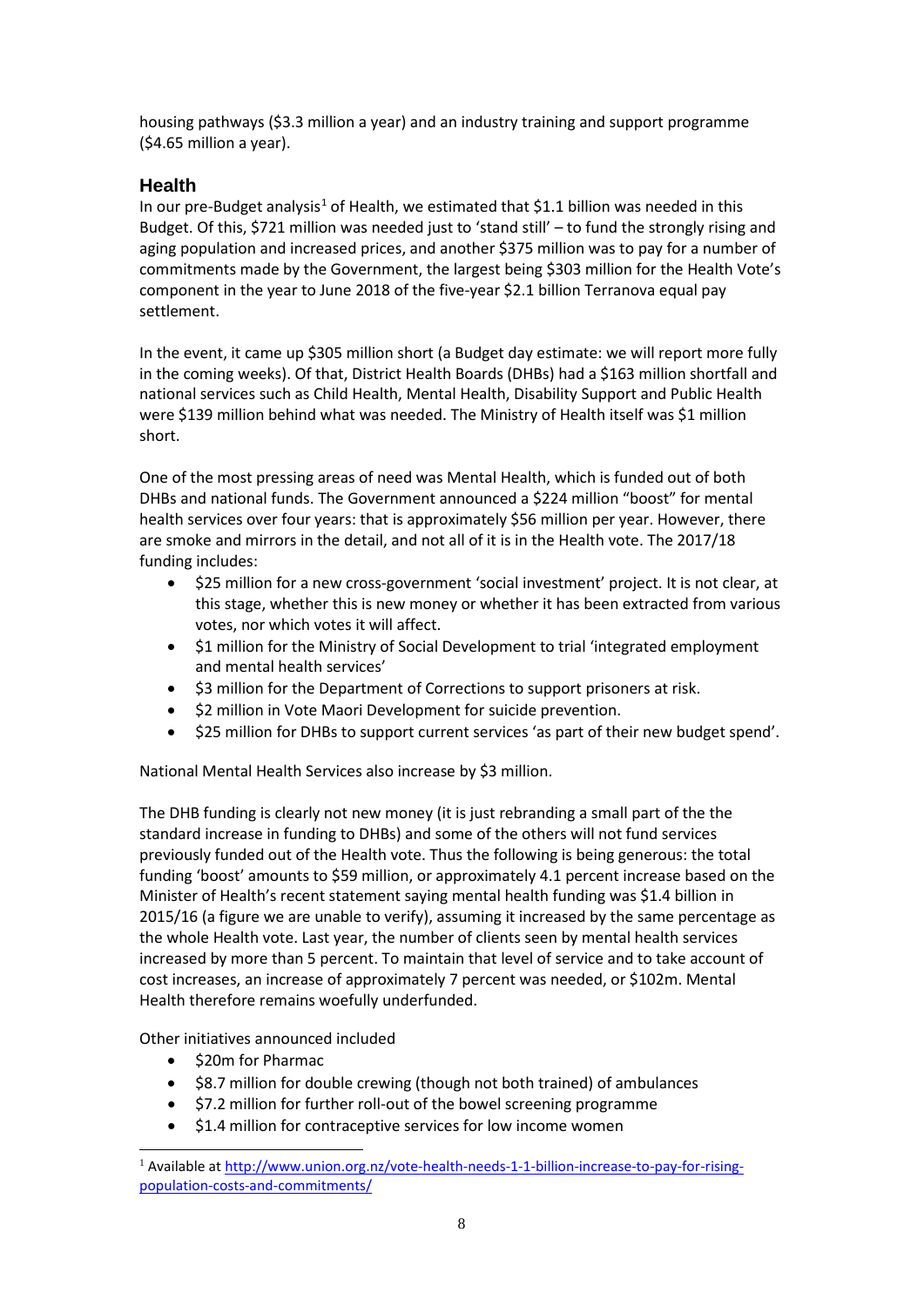• \$3 million for water fluoridation assistance

There is also an additional \$6 million for further elective surgery, but this has been underfunded in the past (DHBs have had to pick up the difference).

# <span id="page-8-0"></span>**Pay Equity and Equal Pay**

This Budget contains the expected funding resulting from the successful and historic Terranova Equal Pay case taken by E tū and later joined by NZNO and the PSA.

For 2017/18, the Health budget includes \$279 million and the ACC Budget includes \$45 million for the care and support workers' Equal Pay settlement.

Other equal pay claims are not specified in Budget 2017 but are identified as specific fiscal risks. There is recognition of funding claims from workers in the social sectors under the Equal Pay Act, the Minimum Wage Act and care funding policies, and that this may involve significant costs to the Crown.

With the Government pushing forward on Equal Pay legalisation, they have made an allocation of \$5.3 million (over four years) for resourcing of mediation services for pay equity issues.

# <span id="page-8-2"></span><span id="page-8-1"></span>**Education**

#### *Early Childhood,*

This is a bitterly disappointing budget for ECE services. While the Budget announces \$88.5 million more for ECE in 2017/18, all this does is meet the demand from an extra 31,000 children attending ECE. There is no increase in the hourly funding rate per child with the hourly rate lower than it was in July 2008 and no change in funding to allow for services which have more than 80 percent of their staff qualified.

There is a new allocation in ECE of \$5.2 million in 2017/18 targeted to children living in low decile areas. While this will be welcome to ECE professional groups and services and goes some way to address some of the barriers that stop children from attending ECE such as the cost of ECE, and a lack of transport, food or warm clothing, this is a highly targeted funding response to issues of poverty and deprivation facing New Zealand families.

#### *Primary and Secondary*

<span id="page-8-3"></span>School operations grants get a small increase of 1.3 percent across the board, which is not enough to cover 2017 inflation. Some schools with a high proportion of "At Risk" students will be marginally better off, with a further 2.7 percent targeted increase distributed among these schools.

The budget allocates \$392 million in capital spending for new classrooms and expanding schools.

However, the lack of funding to address systematic underpayment of teachers and school support staff means that new classrooms and other initiatives in the Budget are effectively being subsidised by teachers and staff out of their own pockets.

School support staff, including teacher aides, office staff, librarians, and science technicians, are paid out of school operations grants. These staff are essential to education outcomes for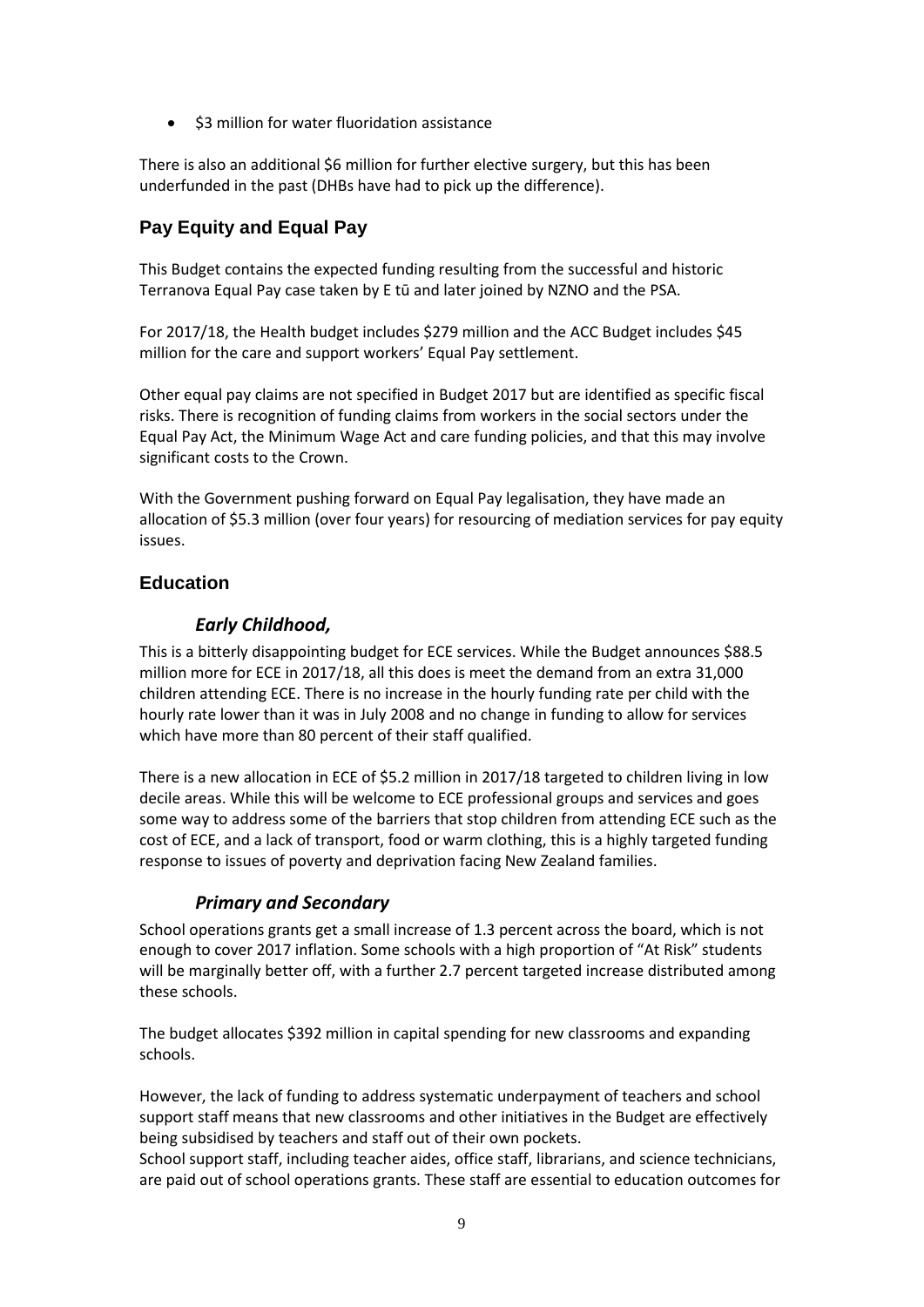students, but they are seriously underpaid, with some even on minimum wage. Most school support workers are women and NZEI have an equal pay claim lodged. Their collective employment agreement is also up for negotiation, but progress is difficult without a significant across-the-board increase to operating grants.

In secondary schools, teachers who have been given extra responsibility and workload as 'Middle Leaders' have not been paid for all of the extra work required. The PPTA has calculated that paying teachers for their extra work at their existing salaries would cost the government just over \$200m. The Budget allocates nothing.

#### *Tertiary Education*

<span id="page-9-0"></span>In Tertiary Education, a one percent increase in the tuition subsidy fails to keep pace with inflation. There is a small increase of \$7.5 million to the Performance Based Research Fund. Tertiary students who qualify for the student allowance will get up to \$20 extra in their accommodation benefit. This does little to address the fact that the majority of students can't make ends meet. A recent survey by Unitec showed that more than half of students, and more than two thirds of Māori students, had insufficient income to meet their basic living costs in the past year.

#### <span id="page-9-1"></span>**Conservation and Environment**

According to Forest & Bird, the 2017/18 budget represents a \$12 million real terms reduction in the Department of Conservation's core biodiversity funding and is \$41 million in real terms less than the 2008/09 budget. Absent the one-off \$21.3 million grant for the predator control campaign during this year's beech masting, the Battle for Our Birds, the core budget for managing natural heritage is \$12 million less than last year's budget.

The Government has also announced a spending boost to repair and maintain badly-worn tourism infrastructure, such as the great walks, of \$85.6 million over four years (an average of \$21.4 million per year).

Little of any real note is apparent in Vote Environment

#### <span id="page-9-2"></span>**Employment**

For 2017/18, \$2 million has been allocated towards Pay Equity dispute resolution and Holidays Act compliance rising to \$2.9 million in 2018/19 and out years. It is unclear exactly how it will be spent but the money is allocated 60:40 to Pay Equity and Holidays Act compliance respectively. Additional money for the Labour Inspectorate is welcome but a much more dramatic spend is needed given New Zealand's small number of labour inspectors (currently 58 for a workforce of over 2.2 million and in per worker capita terms less than half of Australia's).

The additional pay equity and Holidays Act compliance is funded partially by the final destruction of the Employment Relations Education Fund. This had previously been a fund of \$1.5 million before being in the last couple of years for the Canterbury Rebuild and Health and Safety Transition Training. Due to these raids, it stood at \$0.5 million last budget and has now been totally subsumed.

There is an apparent increase in funding for Workplace Relations and Safety Policy Advice (\$6.9 miilion to \$7.4 million) and Immigration Policy Advice (from \$5.3 million in 16/17 to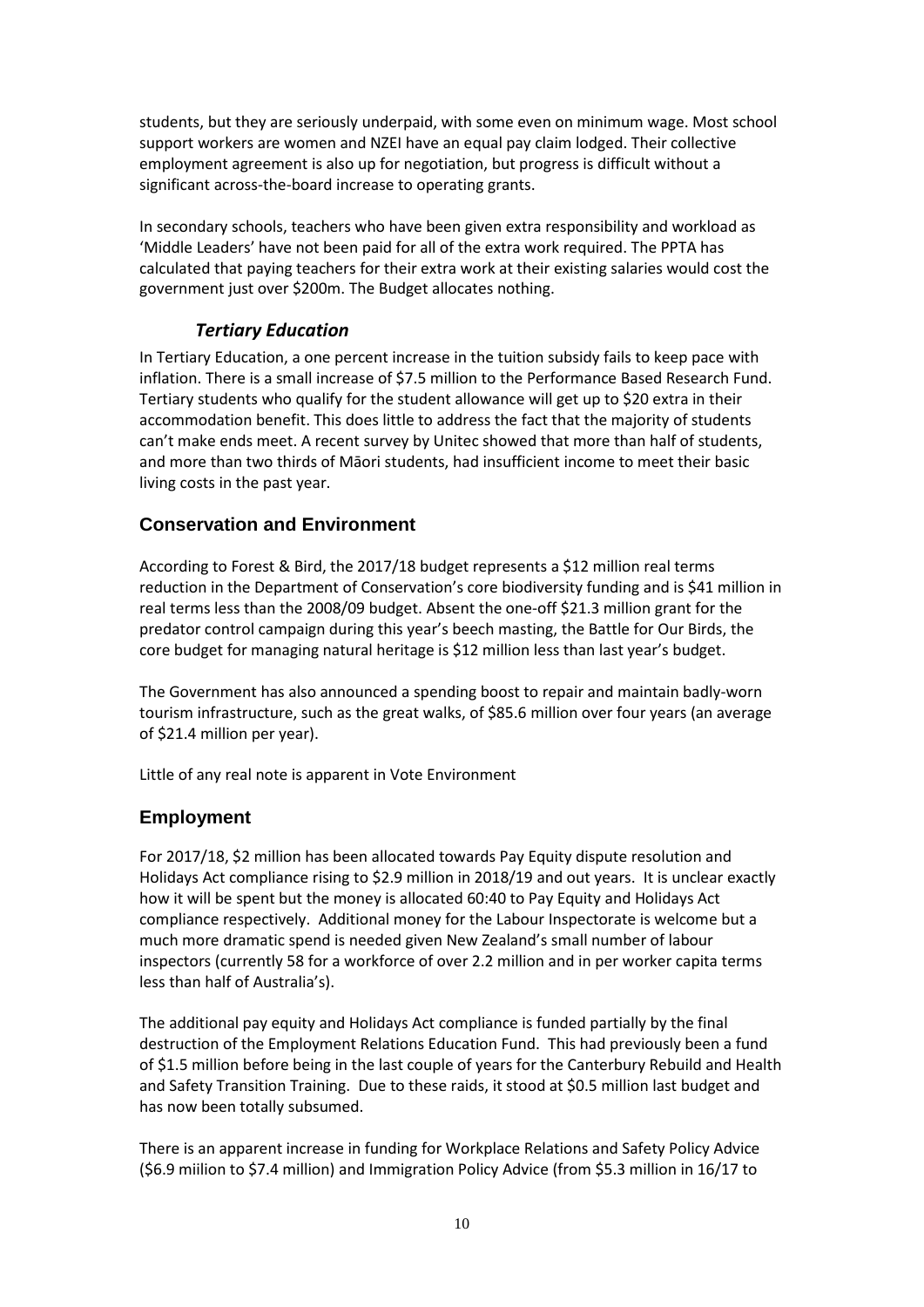\$6.2 million in 17/18). However, both are still below the actual budgeted levels in the 2016 Budget. This is explained as an (unbudgeted) one-off reduction in funding in 2016/17. This looks like a partial reversal of a bad move.

#### <span id="page-10-0"></span>**Immigration**

The appropriation for Immigration has been restructured making it difficult to track individual outputs. Remarkably, the overall Immigration Services Appropriation has been cut from \$308.3 million in 2016/17 to \$295.5 million in 2017/18. This appears to be driven primarily by a cut in immigration visa expenses of almost \$7 million. It is unclear what this entails but is of concern given the need for more robust visa monitoring services.

# <span id="page-10-1"></span>**Health and Safety**

WorkSafe's total baseline funding has been increased from \$87.9 million in 2016/17 to \$93.0 million in 2017/18 largely due to an increase in both the Health and Safety Levy and proposed Major Hazard Facilities Levies. This follows a just completed funding review and is welcome recognition of the scale of the task ahead of WorkSafe and the risk of failing to meet the Government's 2020 targets.

A one-off \$9.5 million for WorkSafe capital expenditure on information technology, vehicles and business capability was unspent in 2016/17 and has been transferred to 2017/18.

#### <span id="page-10-2"></span>**Infrastructure**

Though \$812 million was announced by the Government to rebuild State Highway 1 around Kaikoura, only \$394 million has been allocated to Vote Transport with the remainder of \$418 million listed in the Budget as "Appropriation has not yet been sought". The \$763 million announced for prison expansion has also not been sought as an appropriation or allocated to a Vote in the budget.

The Budget announces \$436 million to begin funding the government's commitment to half the cost of building the Auckland Central Rail Link (CRL). However, the budget is silent in response to calls from the Rail and Maritime Transport Union to expand the CRL South to Auckland Airport, for a rail freight link to NorthPort at Marsden Point, and for upgrades to the North Auckland network.

Wellington gets \$98m for essential upgrades to the electric lines and poles that are currently in a dangerous condition. Similarly, \$450m for capital spending by Kiwirail will fund replacement of outdated and dangerous tracks, bridges and buildings. New passenger cars for TranzScenic and diesel freight locomotives will also come out of this fund. The diesel freight locomotives will replace existing electric locomotives in the North Island, because the government has failed to invest in electrification of the main freight rail lines.

# <span id="page-10-3"></span>**Science, Innovation and Research**

While Budget press releases have touted big numbers for the Innovative New Zealand programme, this includes funding from a range of disparate budget areas, including core Tertiary Education funding. The promised funding is also spread over four years, often heavily weighted toward future promises rather than current budget commitments.

Specific commitments to research and development in the 2017/18 Budget include \$8 million for Callaghan Innovation grants to keep up with demand, while \$2 million is allocated